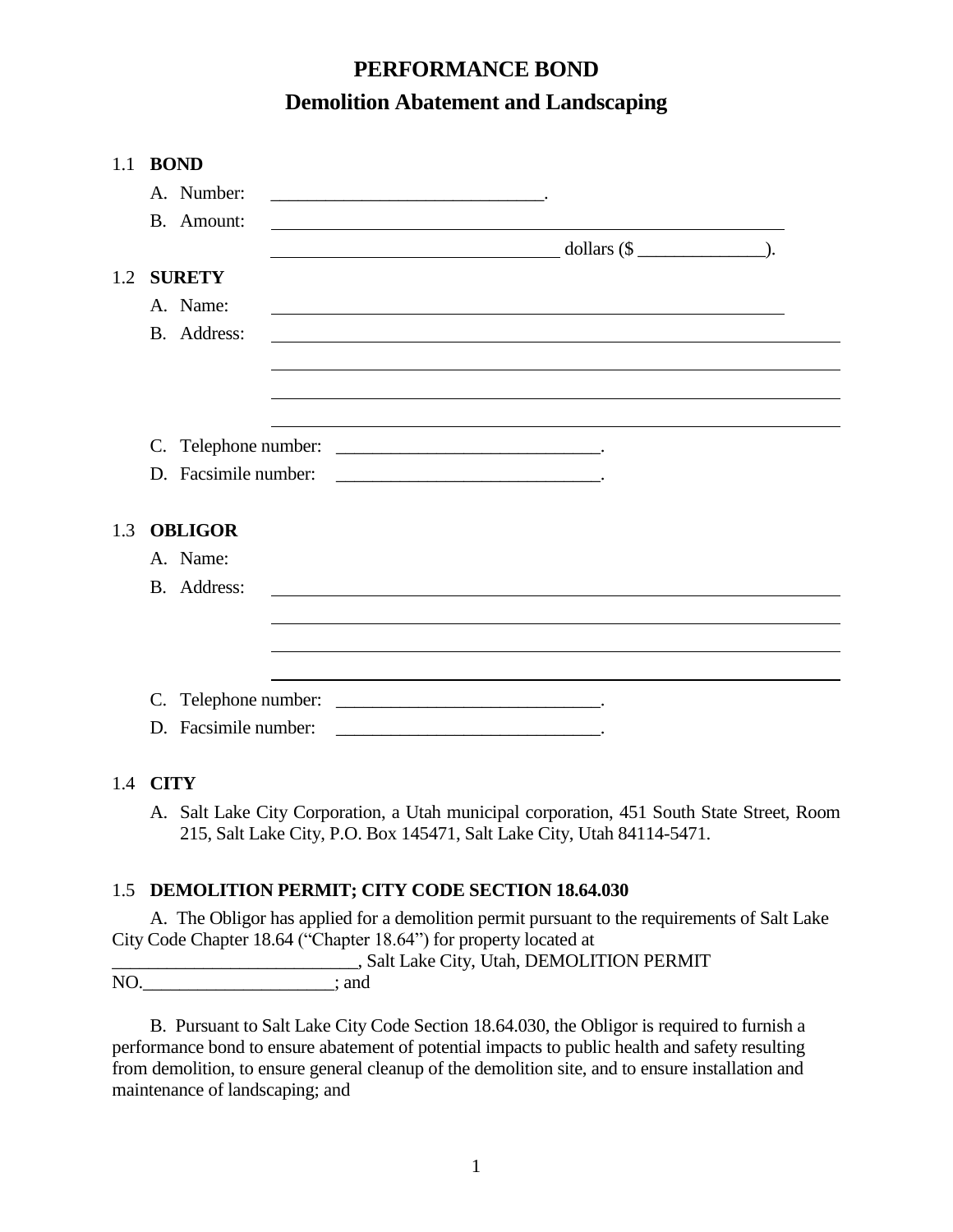C. The City has required that the Obligor, as a condition of the issuance of the Demolition Permit, comply with the requirements of Chapter 18.64 regarding building demolition and with the specific requirements set forth in the Demolition Permit. Specifically, the Obligor shall satisfy the requirements of Section 18.64.030 "to ensure abatement of potential impacts to public health and safety, including environmental impacts resulting from demolition, general cleanup of the demolition site, and installation and maintenance of landscaping," and the Obligor shall comply with the specific requirements set forth in the Demolition Permit.

# **PART 2 COVENANTS**

#### 2.1 **SURETY'S AND OBLIGOR'S RELATIONSHIP**

- A. The Surety, as surety, and the Obligor, as principal, jointly and severally, bind themselves, their heirs, executors, administrators, successors, and assigns to the City, as obligee, for the performance of the Obligor's obligations under the Demolition Permit and Chapter 18.64 (the "Work").
- B. If the Obligor performs its obligation under the Demolition Permit and Chapter 18.64, the Surety and the Obligor shall have no obligation under this Bond; otherwise this Bond shall remain in full force and effect.

#### 2.2 **NOTICE**

- A. Notice to the Surety, the City, or the Obligor shall be sent by registered or certified mail, postage prepaid, by facsimile, by hand delivery, or by overnight delivery service for which a delivery receipt is required, to the address shown on this Bond.
- B. Notices so sent shall be effective on the date on which such notice was sent.
- C. Notice may be sent by facsimile. Facsimile notice shall be effective on the date of transmission provided that a confirmation establishing the successful transmission of the notice is sent by first-class mail, postage prepaid, along with a copy of the notice transmitted, no later than 24 hours after the facsimile notice is transmitted.
- D. If any notice requires a period of less than seven days for response, the notice shall be sent by facsimile.
- E. If the time for response to any notice expires on a Saturday, Sunday, or a legal holiday in the State of Utah, the time shall be extended to the next business day.

## 2.3 **PROCEDURE TO INVOKE SURETY'S OBLIGATION**

A. If the Obligor fails to perform any of the Work , and such failure to perform has not been waived by the City, the City may notify the Obligor and the Surety that the Obligor is in default, and may demand that the Surety perform the Work as provided herein.

#### 2.4 **SURETY'S OPTIONS AT OBLIGOR TERMINATION**

 A. Surety Completes the Work: The Surety may undertake to perform and complete the Work itself, through its agents, or through independent contractors.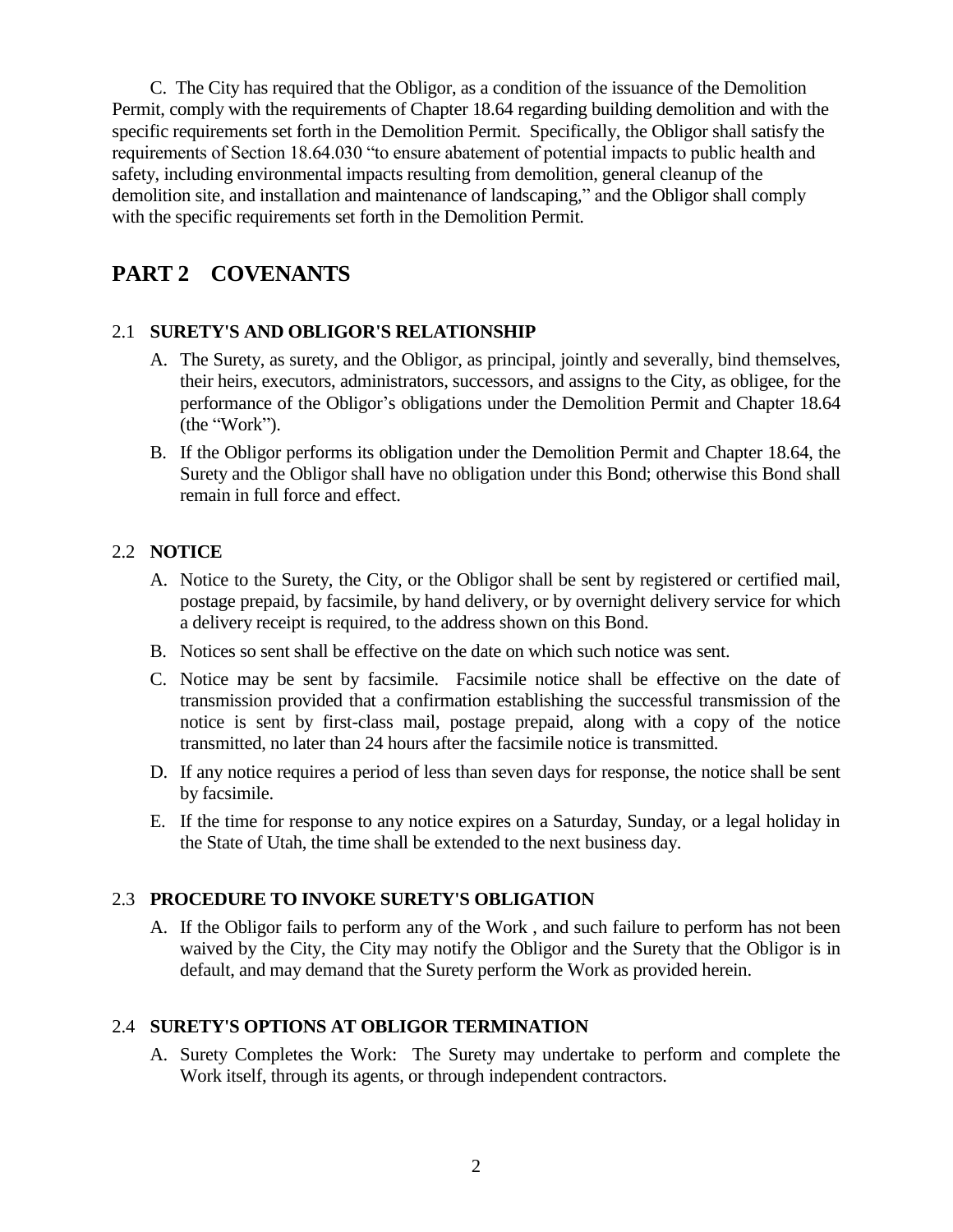- B. Surety Obtains Bids or Proposals: The Surety may obtain bids or negotiated proposals from qualified contractors acceptable to the City for a contract for performance and completion of the Work.
- C. Surety to Pay City: The Surety may determine the amount, not to exceed the amount of this Bond specified in Section 1.1B, for which the Surety believes it may be liable to pay, and tender payment therefore to the City. The City has sole discretion to accept payment.

## 2.5 **PROCEDURE FOR CITY TO DECLARE SURETY IN DEFAULT**

- A. The City may declare the Surety to be in default pursuant to the following procedures:
	- 1. The City shall issue an additional written notice to the Surety, after declaring the Obligor in default as provided in Section 2.3, demanding that the Surety perform its obligations under this Bond; and
	- 2. The Surety shall respond to the City within 15 days after receipt of the City's additional notice, either denying the claim or accepting liability and exercising its options under Section 2.4.
- B. If the City declines to accept the payment tendered by the Surety pursuant to Section 2.4(C), or if the Surety has denied the claim in whole or in part, the City without further notice, may pursue any remedies available to the City.

## 2.6 **SURETY'S OBLIGATIONS**

- A. If the Surety elects to complete the Work as provided in Section 2.4, then the responsibilities of the Surety to the City shall not be greater than those of the Obligor under the Demolition Permit and Chapter 18.64, and the responsibilities of the City to the Surety shall not be greater than those of the City under the Demolition Permit and Chapter 18.64.
- B. To the limit of the amount of this Bond, the Surety is obligated for:
	- 1. the responsibilities of the Obligor for completion of the Work; and
	- 2. any additional costs resulting from the Obligor's default, and resulting from the actions or failure to act of the Surety under Section 2.4.

## 2.7 **SURETY WAIVES NOTICE OF ANY CHANGE**

A. Surety hereby waives notice of any change to the Demolition Permit and Chapter 18.64 or to related subcontracts, purchase orders, and other obligations.

## 2.8 **VENUE**

A. Any suit or action commenced by the City under this Bond shall be in a court of competent jurisdiction in Salt Lake City, Utah.

# **PART 3 EXECUTION**

## 3.1 **EFFECTIVE DATE**

A. The Surety and the Obligor executed this Bond and declared it to be in effect as of the  $\frac{day}{}$  of  $\frac{20}{x}$ .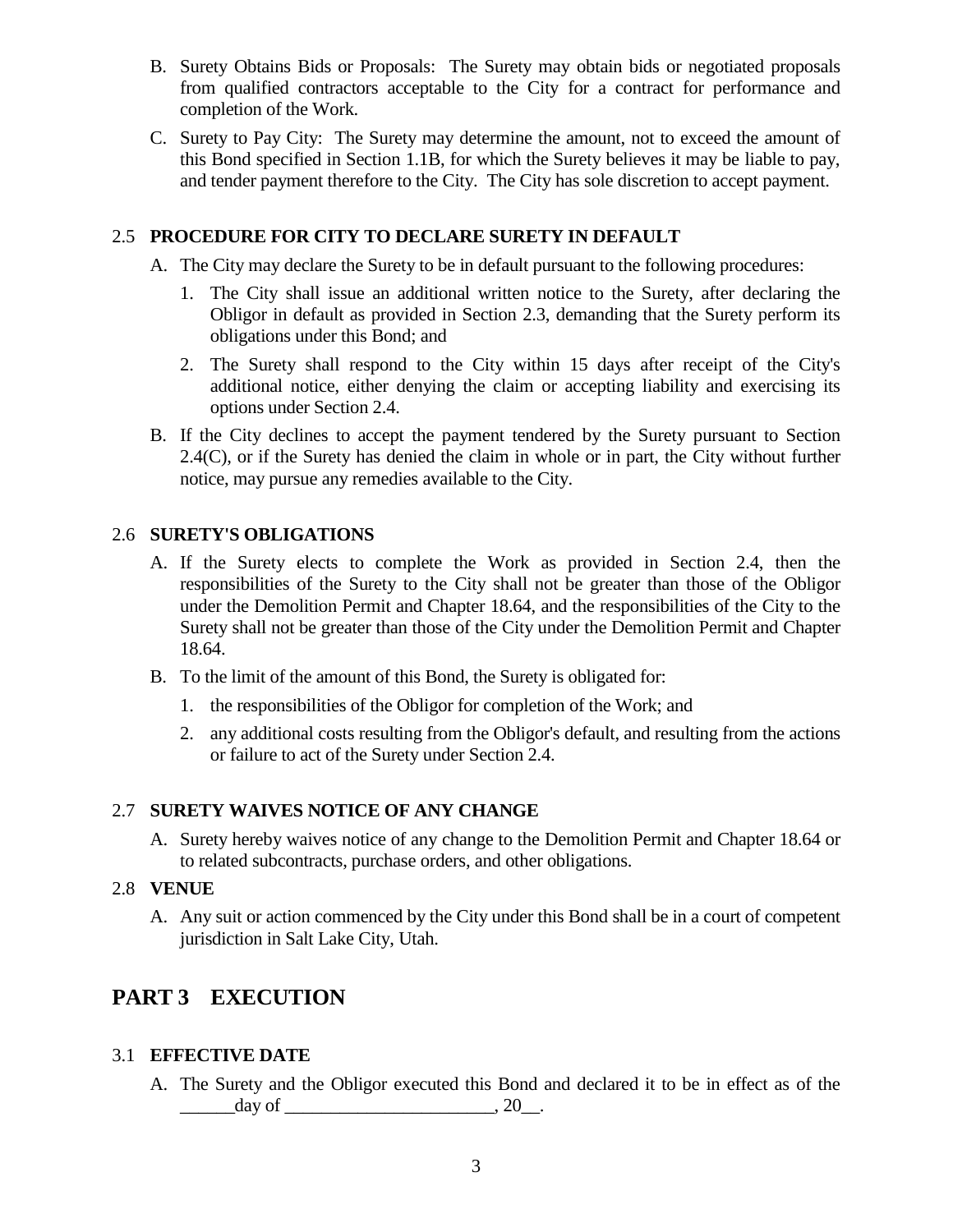# 3.2 **OBLIGOR'S SUBSCRIPTION AND ACKNOWLEDGMENT**

|             |                                                            |  |                  |                  | A. Name of organization:                                                                                                             |  |  |  |
|-------------|------------------------------------------------------------|--|------------------|------------------|--------------------------------------------------------------------------------------------------------------------------------------|--|--|--|
|             | B. Type of organization:                                   |  |                  |                  |                                                                                                                                      |  |  |  |
|             |                                                            |  |                  |                  | (corporation, partnership, limited liability company, individual, etc.)                                                              |  |  |  |
|             |                                                            |  |                  |                  |                                                                                                                                      |  |  |  |
|             |                                                            |  |                  |                  |                                                                                                                                      |  |  |  |
|             |                                                            |  |                  |                  | E. Title:                                                                                                                            |  |  |  |
| F.          | <b>Business Entity Acknowledgement:</b>                    |  |                  |                  |                                                                                                                                      |  |  |  |
|             |                                                            |  |                  |                  |                                                                                                                                      |  |  |  |
|             |                                                            |  |                  | $:$ SS.          |                                                                                                                                      |  |  |  |
|             |                                                            |  |                  |                  |                                                                                                                                      |  |  |  |
|             | $\frac{1}{2010, \text{ by } \underline{\qquad}$ , 2010, by |  | [Name of signer] |                  | The foregoing performance bond was acknowledged before me this _____ day of<br>$[Title of signer]$ of $[Name of entity]$ , a [State] |  |  |  |
|             | [State where organized and type of entity]                 |  |                  |                  |                                                                                                                                      |  |  |  |
|             |                                                            |  |                  |                  | NOTARY PUBLIC, residing in                                                                                                           |  |  |  |
|             | G. Individual Acknowledgement:                             |  |                  |                  |                                                                                                                                      |  |  |  |
|             |                                                            |  |                  |                  |                                                                                                                                      |  |  |  |
|             |                                                            |  |                  | $\therefore$ SS. |                                                                                                                                      |  |  |  |
|             |                                                            |  |                  |                  | The foregoing performance bond was acknowledged before me this                                                                       |  |  |  |
|             |                                                            |  |                  |                  |                                                                                                                                      |  |  |  |
| individual. |                                                            |  |                  |                  |                                                                                                                                      |  |  |  |